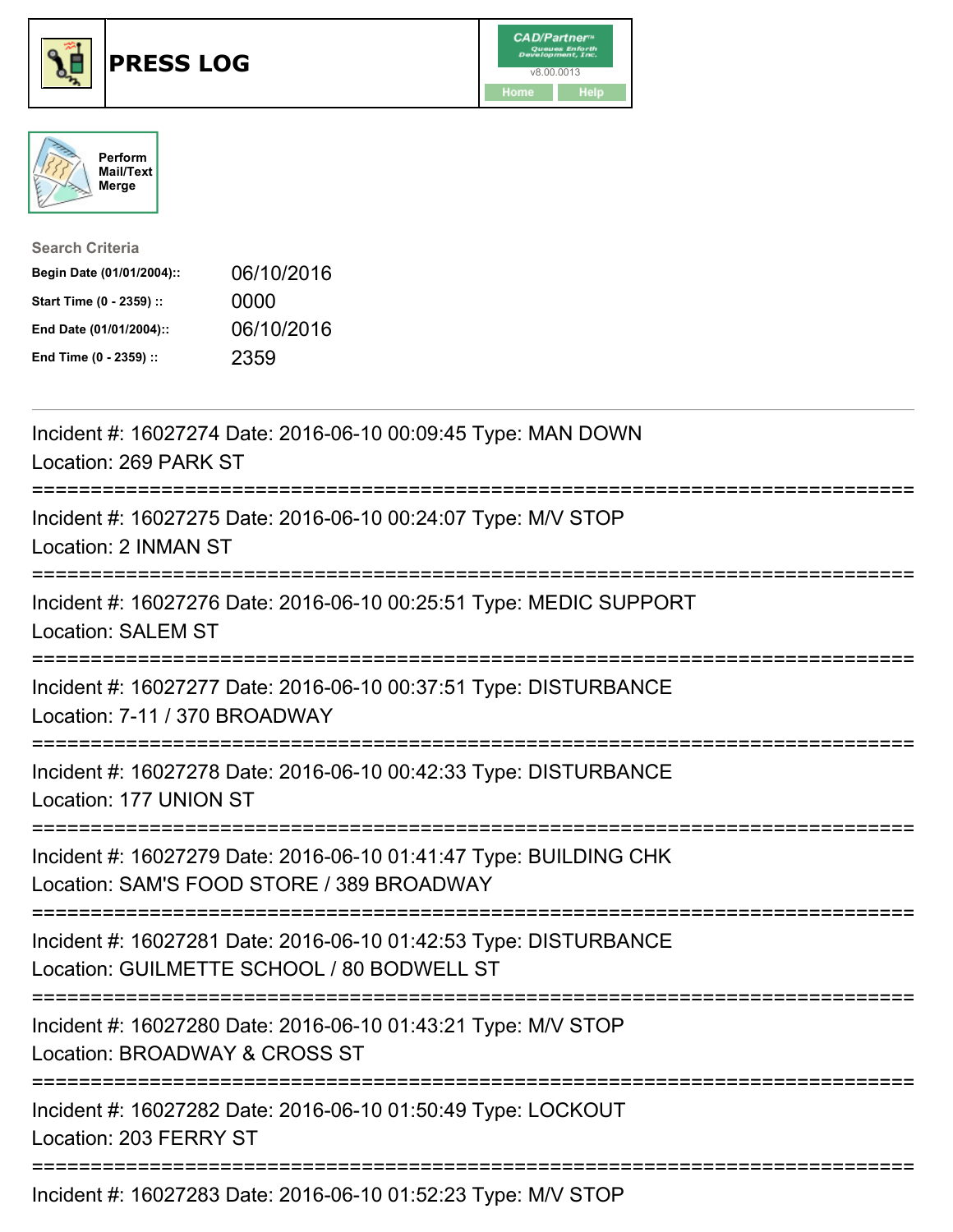Location: 80 BODWELL ST =========================================================================== Incident #: 16027284 Date: 2016-06-10 02:14:49 Type: BUILDING CHK Location: CVS PHARMACY / 266 BROADWAY =========================================================================== Incident #: 16027285 Date: 2016-06-10 02:23:48 Type: SUS PERS/MV Location: AVON ST & JACKSON ST =========================================================================== Incident #: 16027286 Date: 2016-06-10 02:34:45 Type: BUILDING CHK Location: HAFFNERS GAS STATION / 194 S BROADWAY =========================================================================== Incident #: 16027287 Date: 2016-06-10 02:47:18 Type: M/V STOP Location: CANAL ST & MARSTON ST =========================================================================== Incident #: 16027288 Date: 2016-06-10 02:56:46 Type: LOUD NOISE Location: 41 SWAN ST =========================================================================== Incident #: 16027289 Date: 2016-06-10 03:02:06 Type: ALARMS Location: DUNKIN DONUTS / 579 ANDOVER ST =========================================================================== Incident #: 16027290 Date: 2016-06-10 03:21:23 Type: BUILDING CHK Location: ALBRITE CARPET CLEANING COMP. / 223 WINTHROP AV =========================================================================== Incident #: 16027291 Date: 2016-06-10 03:22:38 Type: BUILDING CHK Location: LAPLUME PRINTING + ENGRAVING / 1 FARLEY ST =========================================================================== Incident #: 16027292 Date: 2016-06-10 03:23:11 Type: M/V STOP Location: 700 ESSEX ST =========================================================================== Incident #: 16027294 Date: 2016-06-10 03:27:22 Type: BUILDING CHK Location: 308 JACKSON ST =========================================================================== Incident #: 16027293 Date: 2016-06-10 03:27:34 Type: BUILDING CHK Location: SUPERIOR CLEANERS / 37 ESSEX ST =========================================================================== Incident #: 16027295 Date: 2016-06-10 03:30:00 Type: M/V STOP Location: 2 MANCHESTER ST =========================================================================== Incident #: 16027296 Date: 2016-06-10 03:31:17 Type: BUILDING CHK Location: 302 JACKSON ST ===========================================================================

Incident #: 16027297 Date: 2016-06-10 03:42:22 Type: BUILDING CHK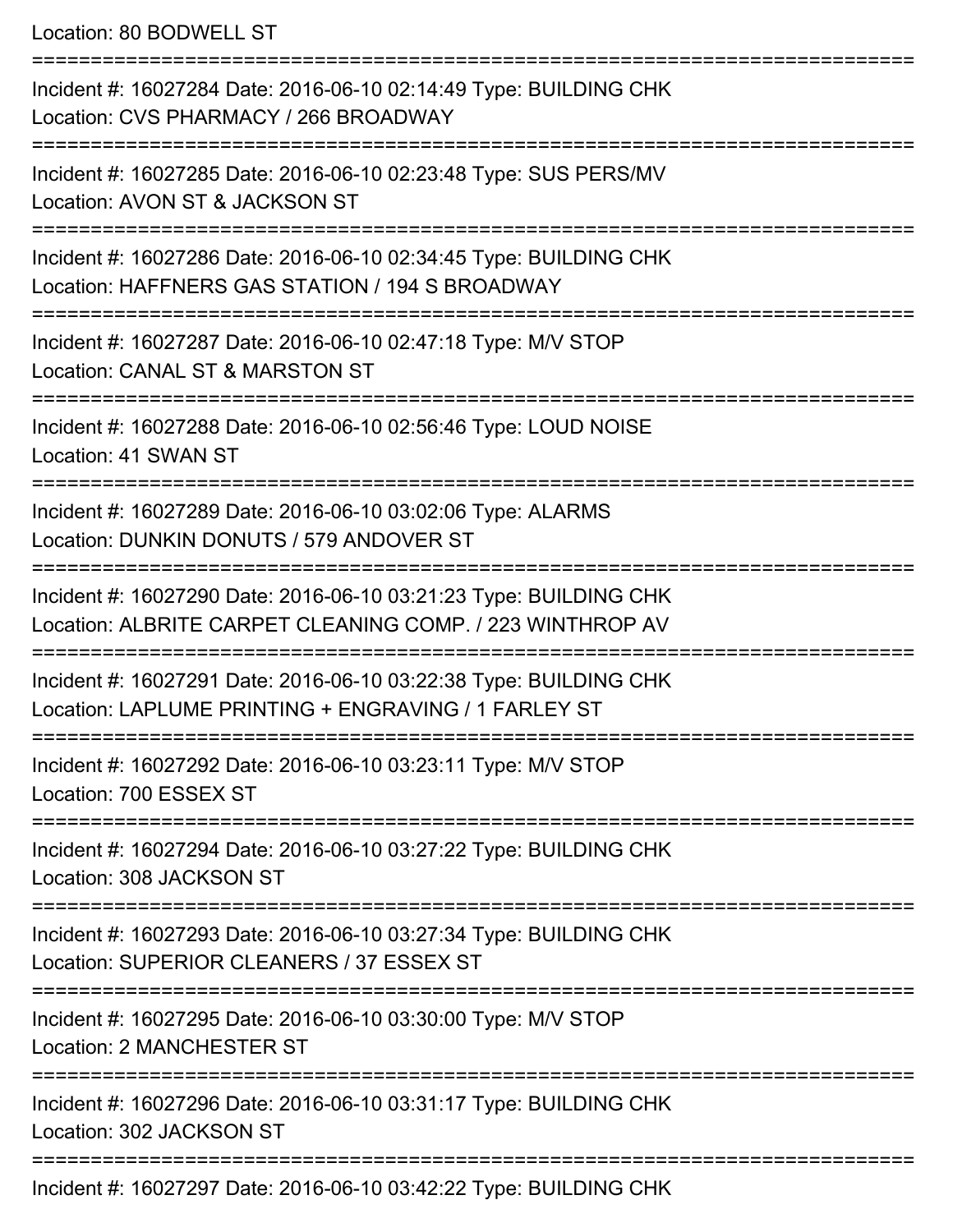| Incident #: 16027299 Date: 2016-06-10 03:42:38 Type: M/V STOP<br>Location: HAVERHILL ST & WEST ST                   |
|---------------------------------------------------------------------------------------------------------------------|
| Incident #: 16027298 Date: 2016-06-10 03:43:06 Type: M/V STOP<br>Location: BROADWAY & LOWELL ST                     |
| Incident #: 16027300 Date: 2016-06-10 04:04:44 Type: BUILDING CHK<br>Location: CITY AUTO PARTS (CAP) / 7 BROADWAY   |
| Incident #: 16027301 Date: 2016-06-10 04:05:22 Type: BUILDING CHK<br>Location: AUCLAIR AUTO BODY / 444 RIVERSIDE DR |
| Incident #: 16027302 Date: 2016-06-10 06:00:45 Type: TOW/REPOSSED<br>Location: 5 WILMOT ST                          |
| Incident #: 16027303 Date: 2016-06-10 06:40:30 Type: ALARMS<br>Location: 129 SALEM ST                               |
| Incident #: 16027304 Date: 2016-06-10 06:46:31 Type: STOL/MV/PAS<br>Location: 123 LAWRENCE ST                       |
| Incident #: 16027305 Date: 2016-06-10 06:55:11 Type: M/V STOP<br>Location: PARKER ST & SALEM ST                     |
| Incident #: 16027306 Date: 2016-06-10 07:10:43 Type: PARK & WALK<br>Location: 205 BROADWAY                          |
| Incident #: 16027307 Date: 2016-06-10 07:11:06 Type: M/V STOP<br>Location: MARKET ST & PARKER ST                    |
| Incident #: 16027308 Date: 2016-06-10 07:22:27 Type: LIC PLATE STO<br>Location: 90 LOWELL ST                        |
| Incident #: 16027309 Date: 2016-06-10 07:37:57 Type: M/V STOP<br>Location: CLIFTON ST & EASTON ST                   |
| Incident #: 16027310 Date: 2016-06-10 07:38:36 Type: BOMB SCARE<br>Location: BUCKLEY GARAGE / AMESBURY ST           |
| Incident #: 16027311 Date: 2016-06-10 07:42:58 Type: IDENTITY THEFT                                                 |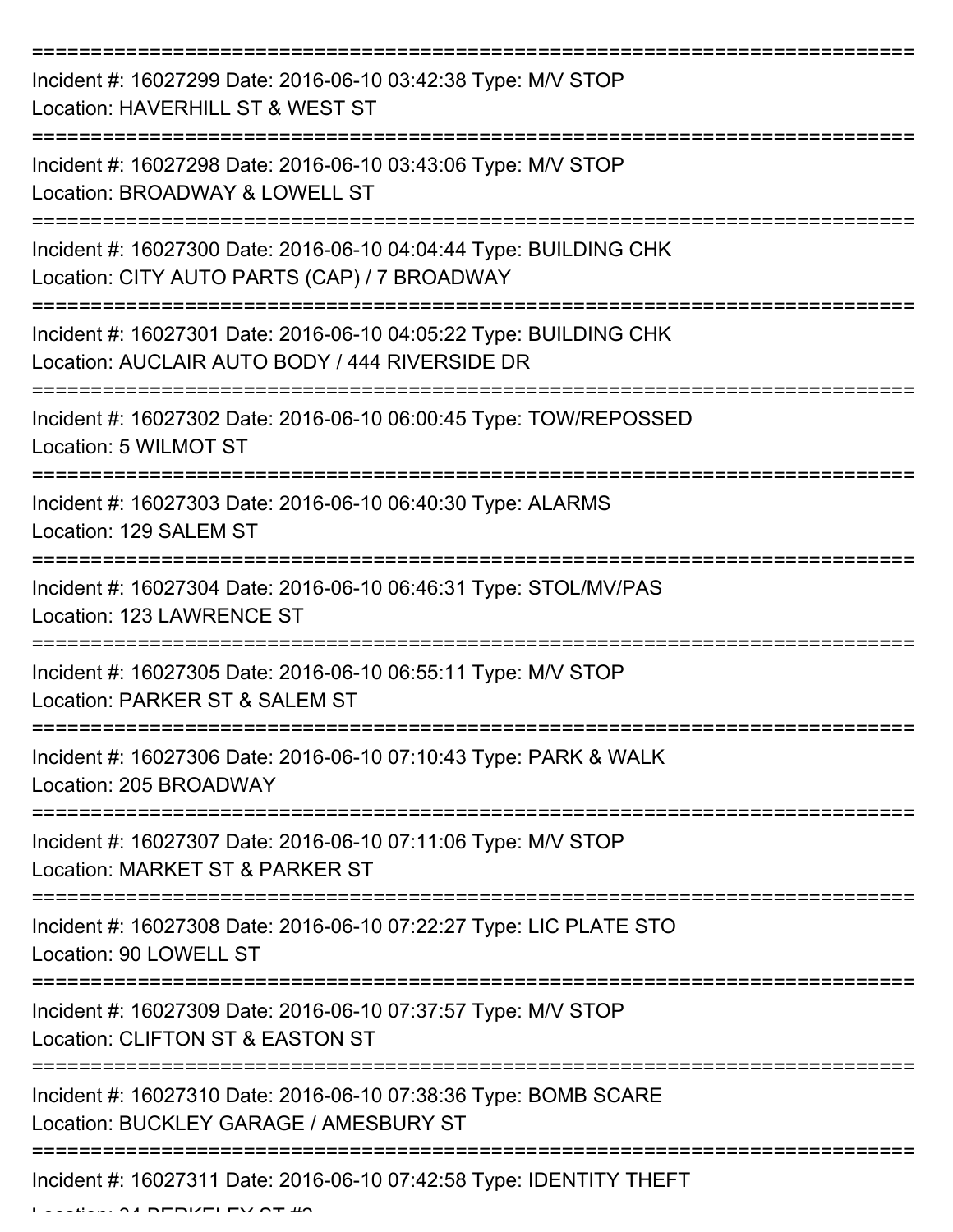| Incident #: 16027312 Date: 2016-06-10 08:05:31 Type: E911 HANGUP<br>Location: MAINSTREAM GLOBAL / 25 MARSTON ST    |
|--------------------------------------------------------------------------------------------------------------------|
| Incident #: 16027313 Date: 2016-06-10 08:08:37 Type: 209A/SERVE<br>Location: 90 LOWELL ST                          |
| Incident #: 16027314 Date: 2016-06-10 08:09:13 Type: 209A/SERVE<br>Location: 10 SARGENT ST                         |
| Incident #: 16027315 Date: 2016-06-10 08:10:22 Type: 209A/SERVE<br>Location: 90 LOWELL ST                          |
| Incident #: 16027316 Date: 2016-06-10 08:11:09 Type: 209A/SERVE<br><b>Location: 55 FRANKLIN ST</b>                 |
| Incident #: 16027317 Date: 2016-06-10 08:11:29 Type: SUS PERS/MV<br>Location: ROLLINS SCHOOL / 451 HOWARD ST       |
| Incident #: 16027318 Date: 2016-06-10 08:12:22 Type: 209A/SERVE<br>Location: 90 LOWELL ST                          |
| Incident #: 16027319 Date: 2016-06-10 08:15:01 Type: AUTO ACC/NO PI<br>Location: COMMON ST & UNION ST              |
| Incident #: 16027320 Date: 2016-06-10 08:23:29 Type: GENERAL SERV<br>Location: ARLINGTON SCHOOL / 150 ARLINGTON ST |
| Incident #: 16027321 Date: 2016-06-10 08:24:54 Type: M/V STOP<br>Location: S BROADWAY & WEARE ST                   |
| Incident #: 16027322 Date: 2016-06-10 08:29:50 Type: 209A/SERVE<br>Location: 11 LAWRENCE ST #803                   |
| Incident #: 16027323 Date: 2016-06-10 08:42:10 Type: 209A/SERVE<br>Location: 119 HAVERHILL ST                      |
| Incident #: 16027324 Date: 2016-06-10 08:47:38 Type: 209A/SERVE<br>Location: 10 HAVERHILL ST                       |
| Incident #: 16027325 Date: 2016-06-10 08:56:24 Type: SUS PERS/MV                                                   |

Location: ALIBURN ST & BENNINGTON ST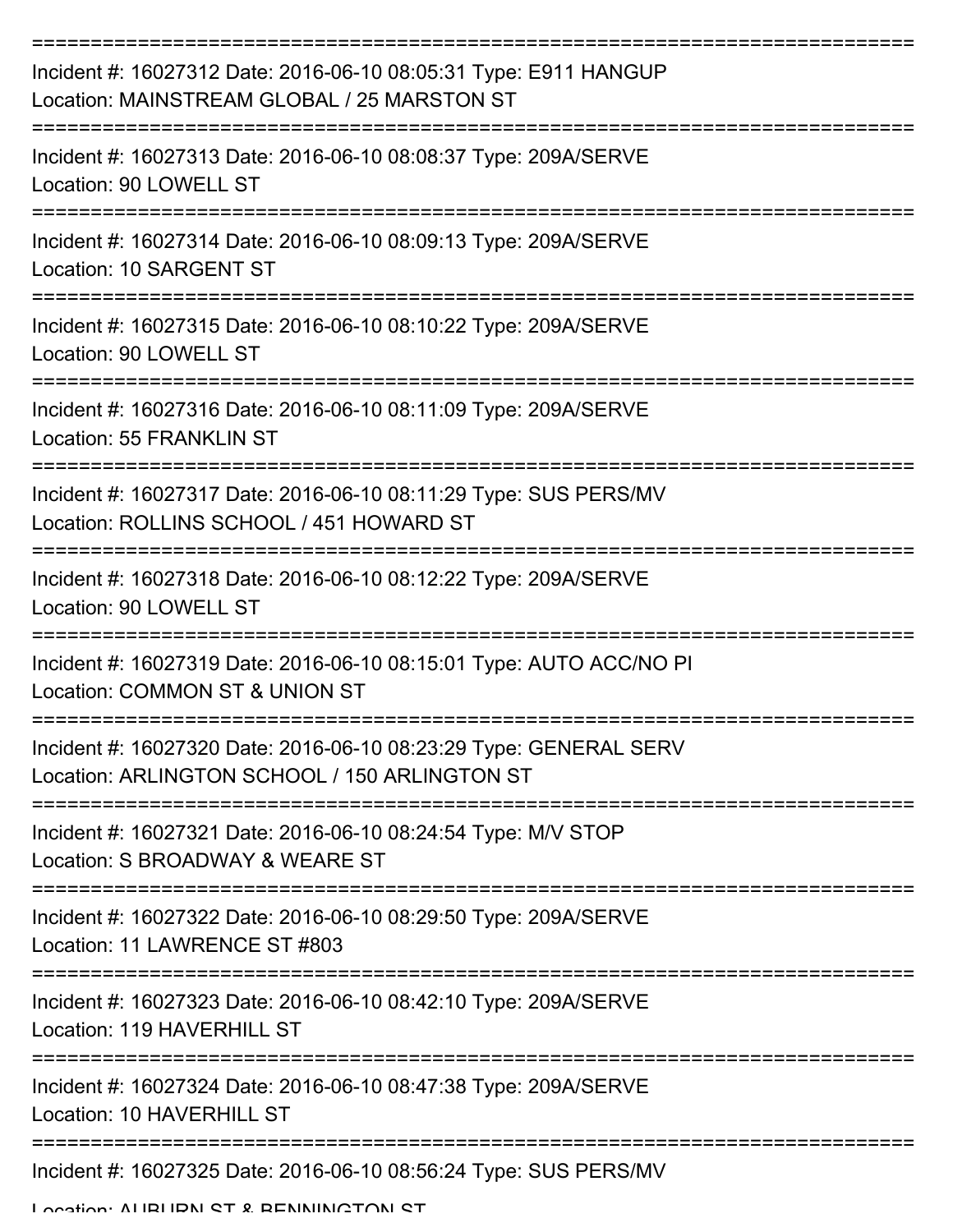| Incident #: 16027326 Date: 2016-06-10 09:01:58 Type: NOTIFICATION<br>Location: 80 PARK ST                     |
|---------------------------------------------------------------------------------------------------------------|
| Incident #: 16027327 Date: 2016-06-10 09:07:35 Type: PARK & WALK<br>Location: BRADFORD ST & BROADWAY          |
| Incident #: 16027328 Date: 2016-06-10 09:12:27 Type: NOTIFICATION<br>Location: 80 BAILEY ST                   |
| Incident #: 16027329 Date: 2016-06-10 09:14:26 Type: SUS PERS/MV<br>Location: SAM'S FOOD STORE / 389 BROADWAY |
| Incident #: 16027330 Date: 2016-06-10 09:14:54 Type: A&B PAST<br>Location: 181 FARNHAM ST                     |
| Incident #: 16027331 Date: 2016-06-10 09:21:11 Type: LOST PROPERTY<br>Location: 4 FITZ ST                     |
| Incident #: 16027332 Date: 2016-06-10 09:28:02 Type: 209A/SERVE<br>Location: 12 SALEM ST                      |
| Incident #: 16027333 Date: 2016-06-10 09:28:36 Type: ALARMS<br>Location: 645 BROADWAY                         |
| Incident #: 16027334 Date: 2016-06-10 09:39:13 Type: SUS PERS/MV<br>Location: 178 PHILLIPS ST                 |
| Incident #: 16027335 Date: 2016-06-10 09:39:55 Type: 209A/SERVE<br>Location: 43 BENNINGTON ST                 |
| Incident #: 16027336 Date: 2016-06-10 09:41:52 Type: M/V STOP<br>Location: MYRTLE ST & SARATOGA ST            |
| Incident #: 16027337 Date: 2016-06-10 09:44:37 Type: NOTIFICATION<br>Location: 39 FALMOUTH ST                 |
| Incident #: 16027338 Date: 2016-06-10 09:48:05 Type: 209A/SERVE<br>Location: 30 MORTON ST                     |
| Incident #: 16027340 Date: 2016-06-10 09:52:19 Type: A&B PAST<br>Location: 102 WOODLAND ST                    |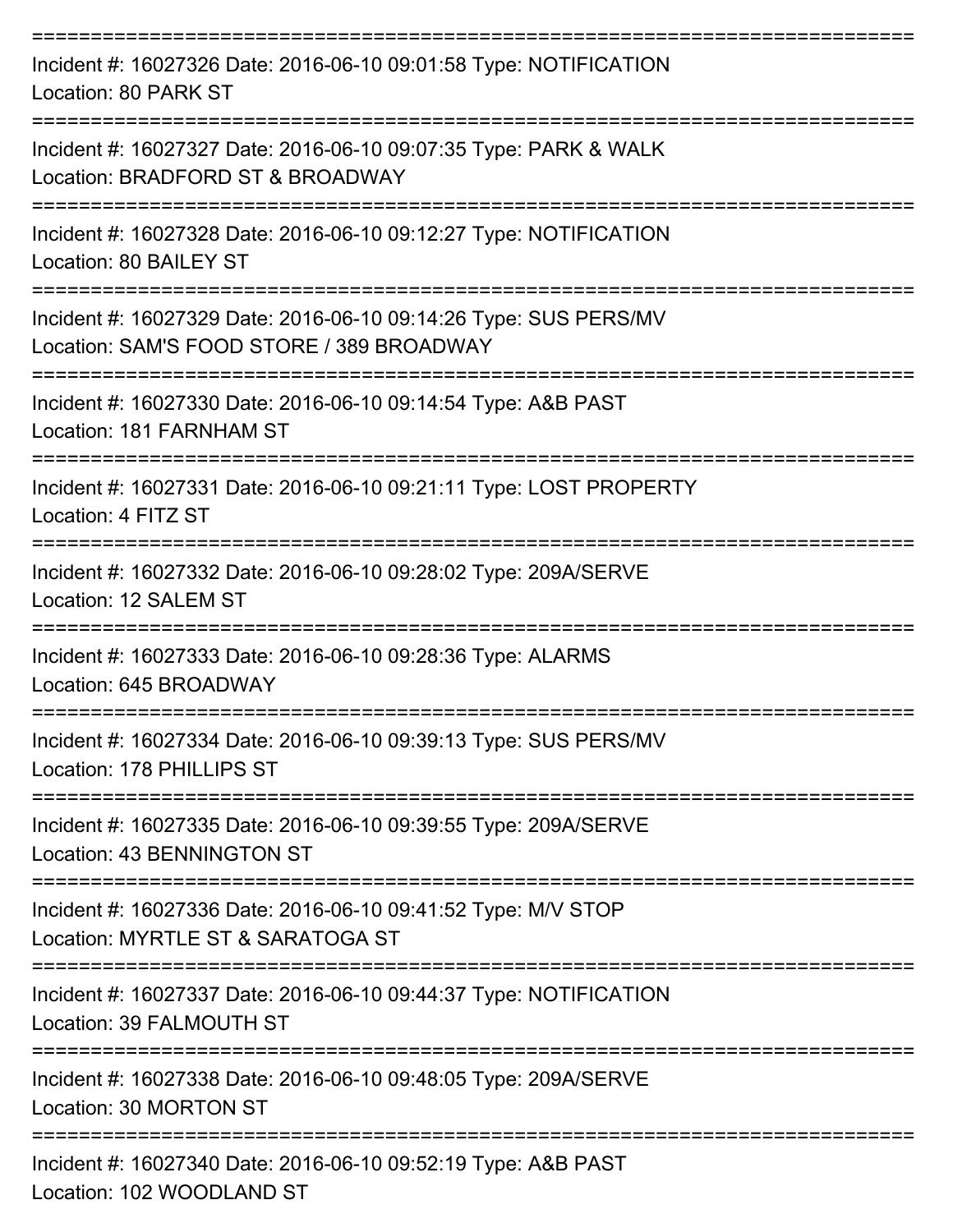| Incident #: 16027339 Date: 2016-06-10 09:53:49 Type: 209A/SERVE<br>Location: 19 WINTER ST                                                   |
|---------------------------------------------------------------------------------------------------------------------------------------------|
| Incident #: 16027341 Date: 2016-06-10 09:56:28 Type: M/V STOP<br>Location: EXETER ST & PHILLIPS ST                                          |
| Incident #: 16027342 Date: 2016-06-10 10:02:40 Type: PARK & WALK<br>Location: MARKET ST & S UNION ST<br>:=================                  |
| Incident #: 16027344 Date: 2016-06-10 10:13:37 Type: MEDIC SUPPORT<br>Location: 81 LYNN ST<br>----------------------------------            |
| Incident #: 16027343 Date: 2016-06-10 10:14:18 Type: PARK & WALK<br>Location: BRADFORD ST & BROADWAY                                        |
| Incident #: 16027345 Date: 2016-06-10 10:15:38 Type: M/V STOP<br>Location: CANAL ST & UNION ST                                              |
| :=====================================<br>Incident #: 16027346 Date: 2016-06-10 10:17:19 Type: DISTURBANCE<br>Location: 51 BASSWOOD ST FL 2 |
| Incident #: 16027347 Date: 2016-06-10 10:33:09 Type: WARRANT SERVE<br>Location: 210 BRUCE ST #2                                             |
| Incident #: 16027348 Date: 2016-06-10 10:38:50 Type: INVESTIGATION<br>Location: 6 APPLETON                                                  |
| Incident #: 16027349 Date: 2016-06-10 10:41:48 Type: WARRANT SERVE<br>Location: 153 SARATOGA ST                                             |
| Incident #: 16027350 Date: 2016-06-10 10:51:03 Type: 209A/SERVE<br>Location: 291 WATER ST                                                   |
| Incident #: 16027352 Date: 2016-06-10 10:56:19 Type: ALARMS<br>Location: 50 COLUMBUS AV                                                     |
| Incident #: 16027351 Date: 2016-06-10 10:56:43 Type: LARCENY/PAST<br>Location: MCDONALDS / 599 ANDOVER ST                                   |
| Incident #: 16027353 Date: 2016-06-10 11:02:32 Type: M/V STOP<br>Location: FERRY ST & MARSTON ST                                            |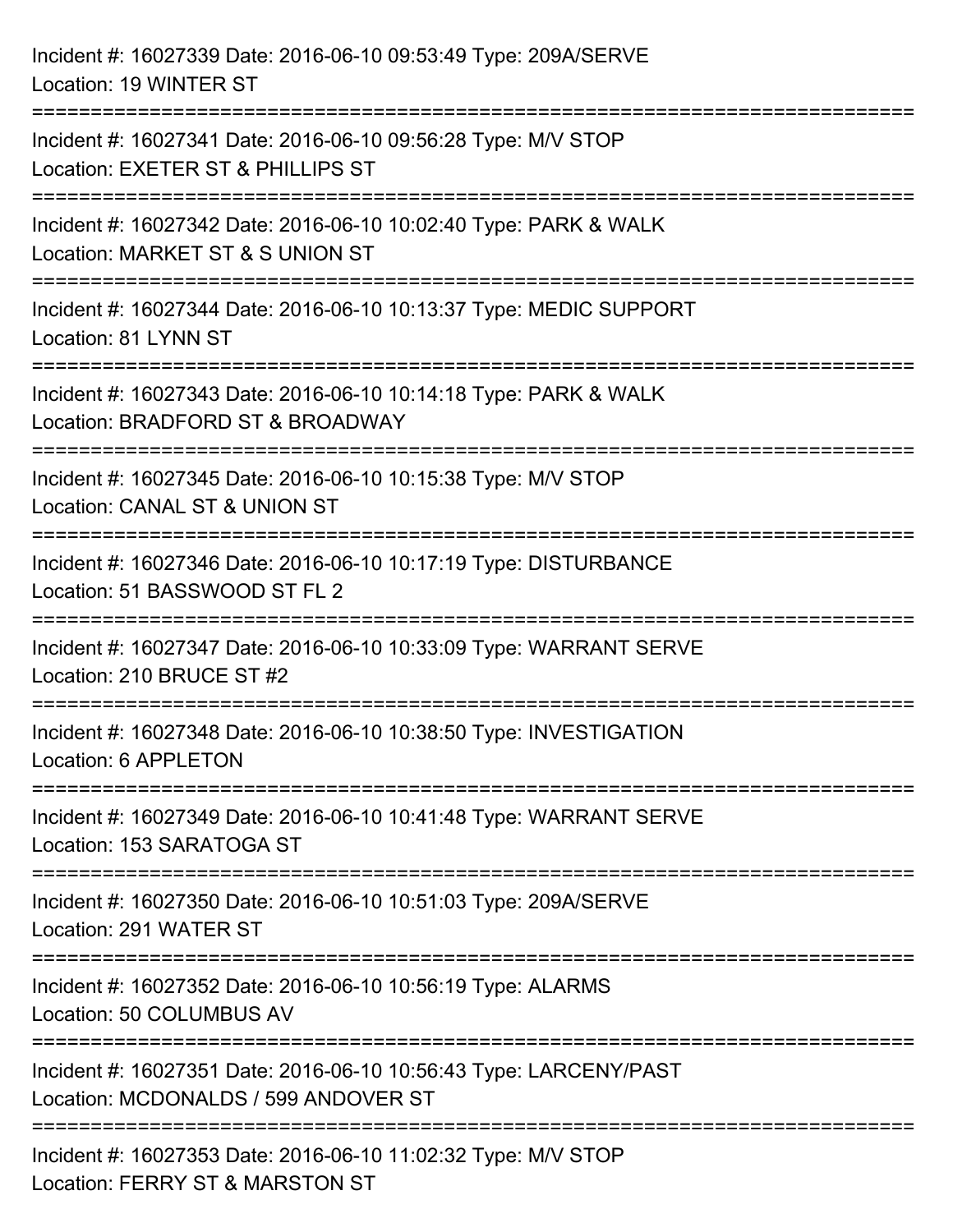| Incident #: 16027354 Date: 2016-06-10 11:06:03 Type: PARK & WALK<br>Location: MARKET ST & S UNION ST                                 |
|--------------------------------------------------------------------------------------------------------------------------------------|
| Incident #: 16027355 Date: 2016-06-10 11:07:36 Type: ASSSIT OTHER PD<br>Location: 2 WASHINGTON ST #2                                 |
| Incident #: 16027356 Date: 2016-06-10 11:17:38 Type: LARCENY/PAST<br>Location: MCDONALDS / 599 ANDOVER ST<br>======================= |
| Incident #: 16027357 Date: 2016-06-10 11:30:44 Type: DRUG VIO<br>Location: MARKET ST & S UNION ST                                    |
| Incident #: 16027358 Date: 2016-06-10 11:46:41 Type: DRUG VIO<br>Location: E HAVERHILL ST & STEINER ST                               |
| Incident #: 16027359 Date: 2016-06-10 11:50:15 Type: HARASSMENT<br>Location: 191 MAPLE ST #9E                                        |
| Incident #: 16027360 Date: 2016-06-10 11:59:09 Type: SUS PERS/MV<br>Location: BROADWAY & PARK ST                                     |
| Incident #: 16027361 Date: 2016-06-10 12:02:52 Type: INVESTIGATION<br>Location: PUBLIC LIBRARY / LAWRENCE & HAVERHILL                |
| Incident #: 16027362 Date: 2016-06-10 12:36:19 Type: ALARM/BURG<br>Location: 19 MONTGOMERY ST                                        |
| Incident #: 16027363 Date: 2016-06-10 12:54:29 Type: GENERAL SERV<br>Location: 30 JUNIPER ST                                         |
| Incident #: 16027364 Date: 2016-06-10 12:59:57 Type: ALARMS<br>Location: 15 UNION ST                                                 |
| Incident #: 16027365 Date: 2016-06-10 13:03:41 Type: 209A/SERVE<br>Location: 46 PERRY AV                                             |
| Incident #: 16027366 Date: 2016-06-10 13:10:53 Type: MAL DAMAGE<br>Location: TRIPOLI BAKERY INC / 106 COMMON ST                      |
| Incident #: 16027368 Date: 2016-06-10 13:13:58 Type: 911 HANG UP<br>Location: 45 BROADWAY #201                                       |

===========================================================================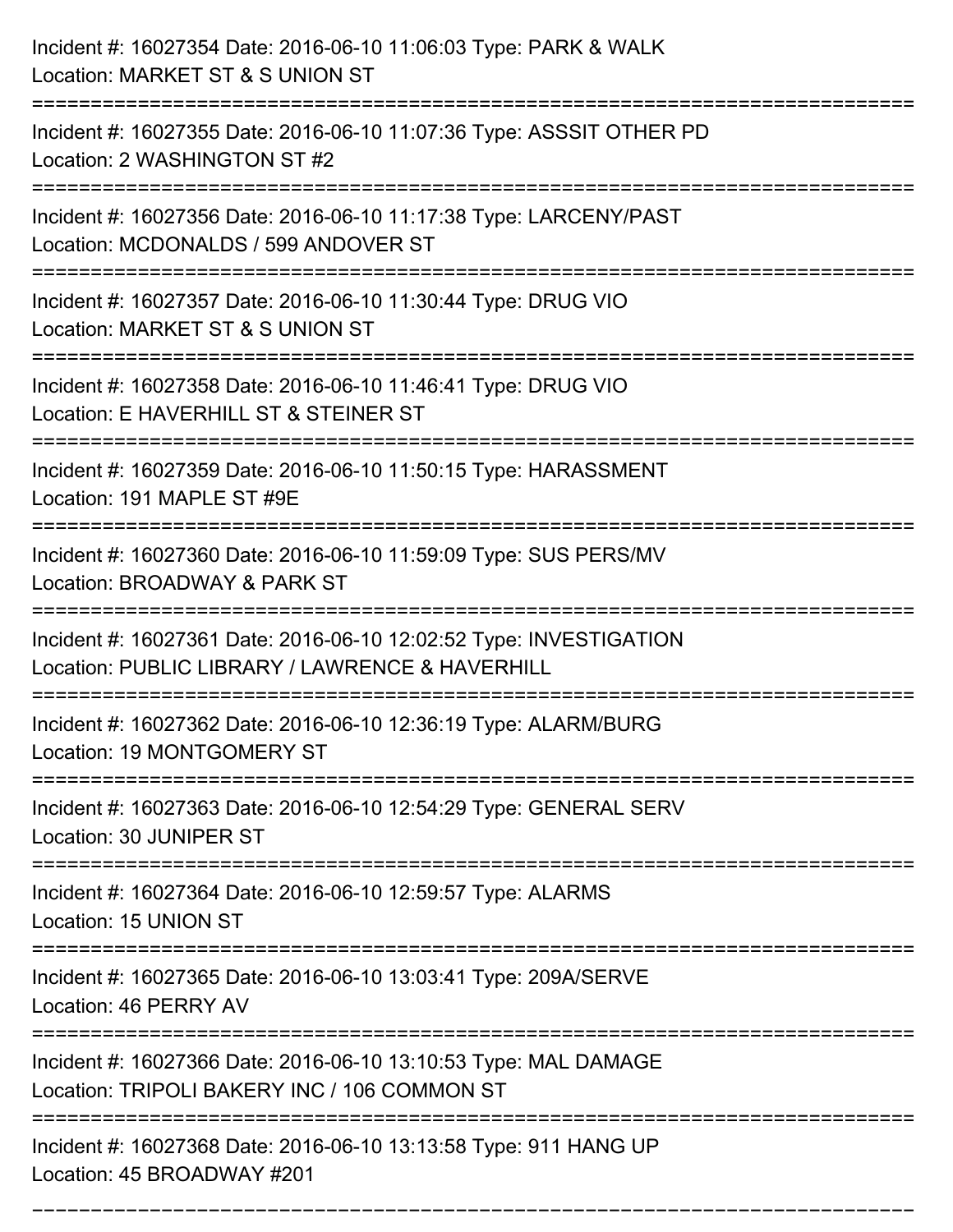| Incident #: 16027367 Date: 2016-06-10 13:14:35 Type: ABAND MV<br>Location: 10 W BEACON ST                                            |
|--------------------------------------------------------------------------------------------------------------------------------------|
| ;===================================<br>Incident #: 16027369 Date: 2016-06-10 13:40:46 Type: KEEP PEACE<br>Location: 75 SHAWSHEEN RD |
| Incident #: 16027370 Date: 2016-06-10 13:43:28 Type: M/V STOP<br>Location: DAISY ST & HOLLY ST                                       |
| Incident #: 16027371 Date: 2016-06-10 13:53:29 Type: DRUG VIO<br>Location: 533 BROADWAY                                              |
| Incident #: 16027372 Date: 2016-06-10 14:05:01 Type: MAL DAMAGE<br>Location: 106 COMMON ST                                           |
| Incident #: 16027373 Date: 2016-06-10 14:09:36 Type: GENERAL SERV<br>Location: 67 CARVER ST<br>:==================================   |
| Incident #: 16027374 Date: 2016-06-10 14:18:22 Type: M/V STOP<br>Location: WINTHROP AV                                               |
| Incident #: 16027375 Date: 2016-06-10 14:38:38 Type: MISSING PERS<br>Location: 333 HOWARD ST #16                                     |
| Incident #: 16027376 Date: 2016-06-10 14:51:39 Type: COURT DOC SERVE<br>Location: 15 SPRINGFIELD ST #1 FL 1                          |
| Incident #: 16027377 Date: 2016-06-10 14:59:12 Type: M/V STOP<br>Location: BROADWAY & HAVERHILL ST                                   |
| Incident #: 16027378 Date: 2016-06-10 15:00:47 Type: DRUG VIO<br>Location: LAWRENCE HIGH SCHOOL / 70 N PARISH                        |
| Incident #: 16027379 Date: 2016-06-10 15:08:09 Type: AUTO ACC/NO PI<br>Location: S UNION ST & WINTHROP AV                            |
| Incident #: 16027380 Date: 2016-06-10 15:13:54 Type: HARASSMENT<br>Location: 191 MAPLE ST                                            |
| Incident #: 16027381 Date: 2016-06-10 15:51:56 Type: M/V STOP<br>Location: AMESBURY ST & HAVERHILL ST                                |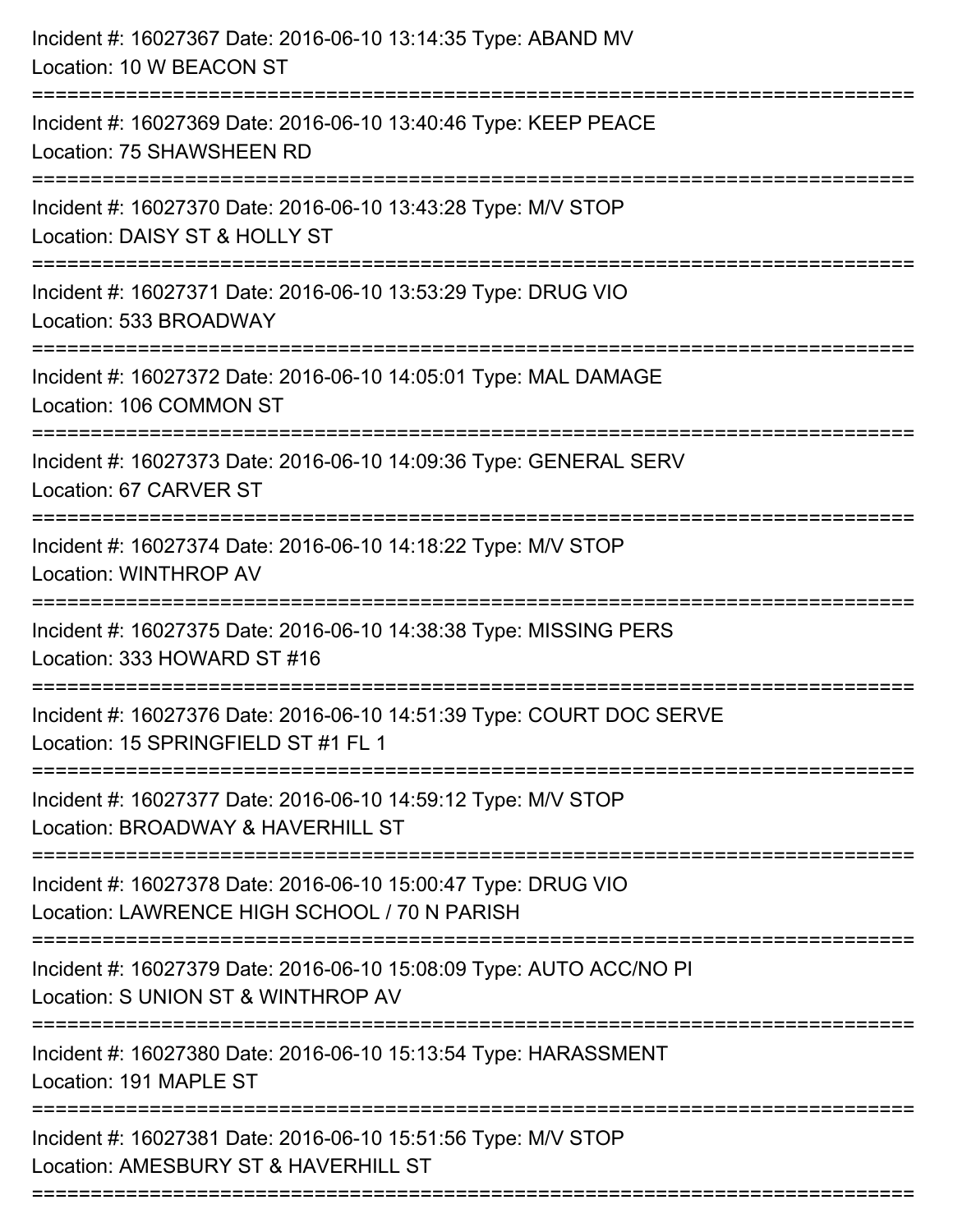Location: 8 INMAN ST

| Incident #: 16027383 Date: 2016-06-10 16:05:58 Type: ALARMS<br>Location: 6 CHICKERING ST                        |
|-----------------------------------------------------------------------------------------------------------------|
| Incident #: 16027384 Date: 2016-06-10 16:12:43 Type: M/V STOP<br>Location: MANCHESTER ST & WASHINGTON ST        |
| Incident #: 16027385 Date: 2016-06-10 16:37:05 Type: COURT DOC SERVE<br>Location: 300 HAMPSHIRE ST              |
| Incident #: 16027386 Date: 2016-06-10 16:37:33 Type: ALARMS<br>Location: 85 BLANCHARD ST                        |
| Incident #: 16027387 Date: 2016-06-10 16:42:52 Type: M/V STOP<br>Location: 205 BROADWAY                         |
| Incident #: 16027388 Date: 2016-06-10 16:48:18 Type: AUTO ACC/NO PI<br>Location: S BROADWAY & SHATTUCK ST       |
| Incident #: 16027389 Date: 2016-06-10 16:50:00 Type: M/V STOP<br>Location: BROADWAY & COMMON ST                 |
| Incident #: 16027390 Date: 2016-06-10 16:50:01 Type: KEEP PEACE<br>Location: 75 SHAWSHEEN RD #2                 |
| Incident #: 16027391 Date: 2016-06-10 16:59:48 Type: SUICIDE ATTEMPT<br>Location: 489 S BROADWAY #26            |
| Incident #: 16027392 Date: 2016-06-10 17:07:04 Type: GENERAL SERV<br>Location: 174 ANDOVER ST                   |
| Incident #: 16027393 Date: 2016-06-10 17:12:10 Type: MISSING PERS<br>Location: 10 JASPER ST                     |
| Incident #: 16027394 Date: 2016-06-10 17:14:50 Type: DISTURBANCE<br>Location: COMPARE AUTO SALES / 479 BROADWAY |
| Incident #: 16027396 Date: 2016-06-10 17:19:31 Type: AUTO ACC/NO PI<br>Location: 40 ARLINGTON ST                |
|                                                                                                                 |

Incident #: 16027395 Date: 2016 06 10 17:20:23 Type: SUS PERS/MV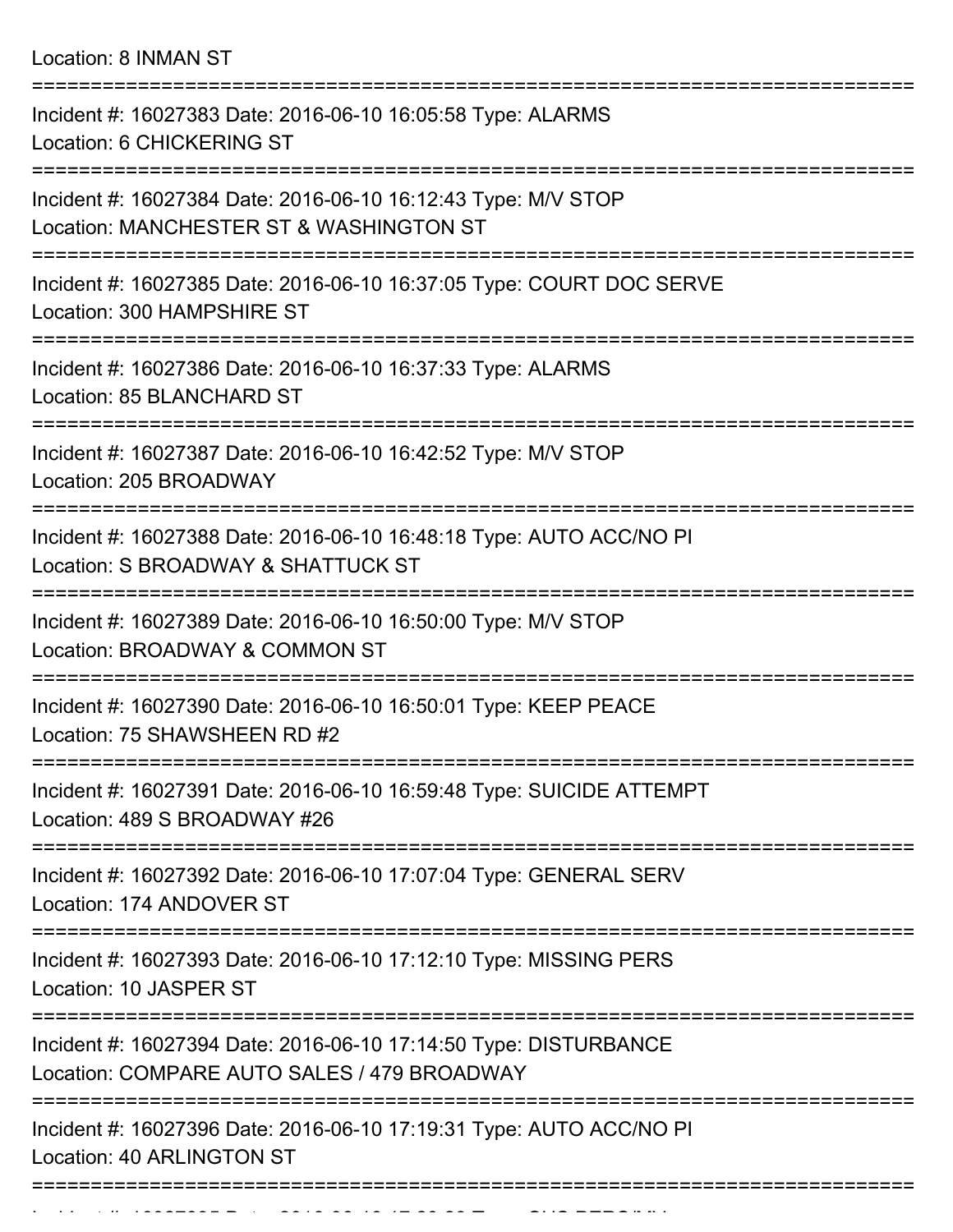Location: 40 LEBANON ST

| Incident #: 16027397 Date: 2016-06-10 17:21:22 Type: ALARM/BURG<br>Location: LAWRENCE DEV / 404 HAVERHILL ST          |
|-----------------------------------------------------------------------------------------------------------------------|
| Incident #: 16027398 Date: 2016-06-10 17:36:25 Type: DOMESTIC/PROG<br>Location: 362 HOWARD ST FL 1                    |
| Incident #: 16027399 Date: 2016-06-10 17:47:42 Type: AUTO ACC/NO PI<br>Location: LORING ST & SALEM ST                 |
| Incident #: 16027400 Date: 2016-06-10 17:59:45 Type: ALARM/BURG<br>Location: 257 ESSEX ST<br>----------------         |
| Incident #: 16027401 Date: 2016-06-10 18:03:43 Type: DRUG OVERDOSE<br>Location: 77 S UNION ST #205                    |
| Incident #: 16027402 Date: 2016-06-10 18:08:52 Type: NOISE ORD<br>Location: 76 PHILLIPS ST                            |
| Incident #: 16027403 Date: 2016-06-10 18:16:47 Type: NOISE ORD<br>Location: HAFFNERS CAR WASH / MARKET ST & PARKER ST |
| Incident #: 16027404 Date: 2016-06-10 18:25:52 Type: M/V STOP<br>Location: 34 GREENWOOD ST                            |
| Incident #: 16027405 Date: 2016-06-10 18:26:29 Type: UNKNOWN PROB<br>Location: 129 FARNHAM ST #LEFT FL 1              |
| Incident #: 16027406 Date: 2016-06-10 18:33:50 Type: WARRANT SERVE<br>Location: 259 ANDOVER ST                        |
| Incident #: 16027407 Date: 2016-06-10 18:44:29 Type: M/V STOP<br>Location: ESSEX ST & WINTER ST                       |
| Incident #: 16027408 Date: 2016-06-10 18:57:46 Type: NOISE ORD<br>Location: 81 AVON ST                                |
| Incident #: 16027409 Date: 2016-06-10 19:04:24 Type: MV/BLOCKING<br>Location: 27 CAMDEN ST                            |
|                                                                                                                       |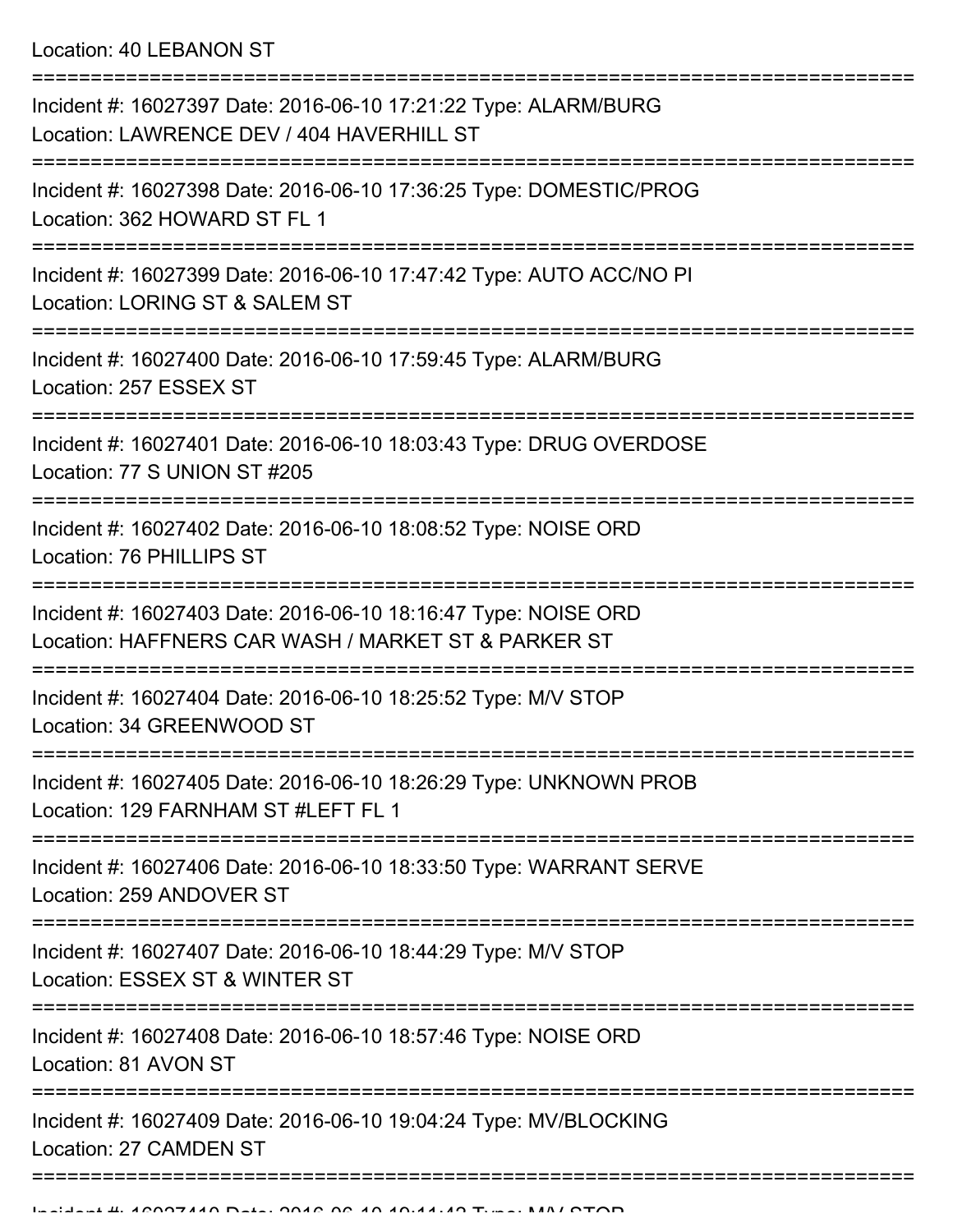| Location: ESSEX ST & FRANKLIN ST                                                                                                |
|---------------------------------------------------------------------------------------------------------------------------------|
| Incident #: 16027411 Date: 2016-06-10 19:13:14 Type: NOISE ORD<br>Location: 71 ELM ST                                           |
| Incident #: 16027412 Date: 2016-06-10 19:18:13 Type: M/V STOP<br>Location: METHUEN ST & MILL ST                                 |
| Incident #: 16027413 Date: 2016-06-10 19:21:33 Type: MEDIC SUPPORT<br>Location: GUILMETTE SCHOOL / 80 BODWELL ST                |
| :=================================<br>Incident #: 16027414 Date: 2016-06-10 19:38:09 Type: M/V STOP<br>Location: 320 ESSEX ST   |
| Incident #: 16027415 Date: 2016-06-10 19:57:17 Type: M/V STOP<br>Location: E HAVERHILL ST & PROSPECT ST                         |
| ======================<br>Incident #: 16027417 Date: 2016-06-10 19:59:12 Type: HIT & RUN M/V<br>Location: BROADWAY & TREMONT ST |
| Incident #: 16027416 Date: 2016-06-10 20:00:15 Type: M/V STOP<br>Location: BROADWAY & HAVERHILL ST                              |
| Incident #: 16027418 Date: 2016-06-10 20:03:04 Type: SUS PERS/MV<br>Location: 23 PORTLAND ST                                    |
| Incident #: 16027419 Date: 2016-06-10 20:08:16 Type: DISTURBANCE<br>Location: 19 MECHANIC ST                                    |
| Incident #: 16027420 Date: 2016-06-10 20:11:18 Type: NOISE ORD<br>Location: 25 WEST ST                                          |
| -----------------------------<br>Incident #: 16027421 Date: 2016-06-10 20:14:14 Type: NOTIFICATION<br>Location: 350 AMES ST     |
| :======================<br>Incident #: 16027422 Date: 2016-06-10 20:19:25 Type: NOISE ORD<br><b>Location: 3 BUNKERHILL ST</b>   |
| Incident #: 16027423 Date: 2016-06-10 20:24:12 Type: M/V STOP<br>Location: HAVERHILL ST & RESERVOIR ST                          |
|                                                                                                                                 |

Incident #: 16027424 Date: 2016-06-10 20:27:14 Type: NOISE ORD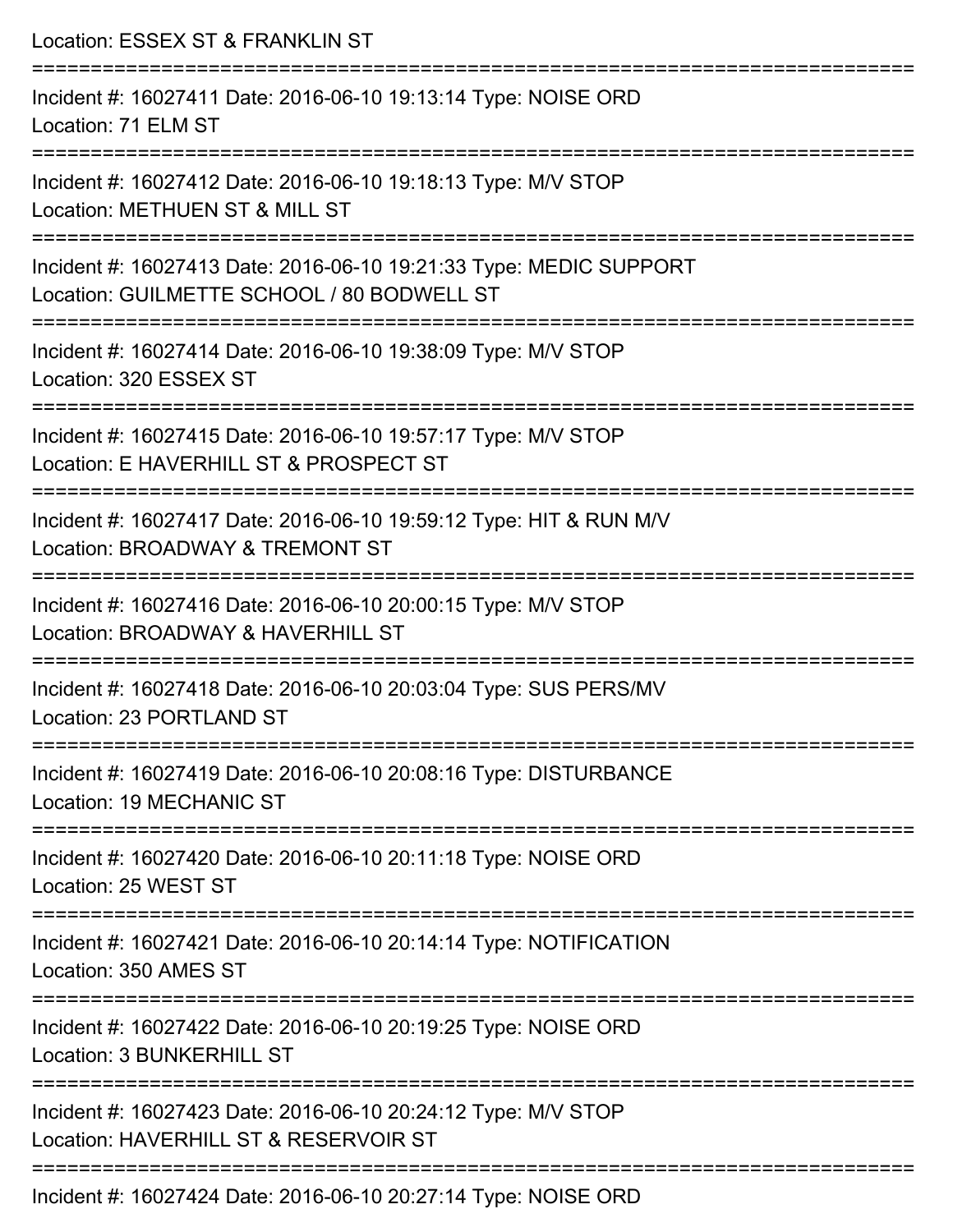| Incident #: 16027425 Date: 2016-06-10 20:48:42 Type: A&B D/W PAST<br>Location: 19 POPLAR ST            |
|--------------------------------------------------------------------------------------------------------|
| Incident #: 16027426 Date: 2016-06-10 21:03:42 Type: AUTO ACC/PI<br>Location: 114                      |
| Incident #: 16027427 Date: 2016-06-10 21:16:26 Type: NOISE ORD<br>Location: 180 FERRY ST               |
| Incident #: 16027428 Date: 2016-06-10 21:17:48 Type: NOISE ORD<br>Location: 130 OXFORD ST              |
| Incident #: 16027429 Date: 2016-06-10 21:31:49 Type: MV/BLOCKING<br>Location: 130 CROSS ST             |
| Incident #: 16027430 Date: 2016-06-10 21:36:16 Type: SUS PERS/MV<br>Location: 253 ERVING AV            |
| Incident #: 16027431 Date: 2016-06-10 21:41:32 Type: DOMESTIC/PAST<br>Location: 2 MUSEUM SQ #811       |
| Incident #: 16027432 Date: 2016-06-10 21:52:25 Type: MV/BLOCKING<br>Location: 135 WEST ST              |
| Incident #: 16027433 Date: 2016-06-10 22:05:38 Type: NOISE ORD<br>Location: 40 W LAUREL ST             |
| Incident #: 16027434 Date: 2016-06-10 22:06:44 Type: MV/BLOCKING<br>Location: 110 FARNHAM ST           |
| Incident #: 16027435 Date: 2016-06-10 22:10:50 Type: UNWANTEDGUEST<br>Location: 31 JACKSON ST #6       |
| Incident #: 16027436 Date: 2016-06-10 22:23:54 Type: MISSING PERS<br>Location: 82 MAPLE ST             |
| Incident #: 16027437 Date: 2016-06-10 22:42:38 Type: NOISE ORD<br>Location: N PARRISH RD & W DALTON ST |
| Incident #: 16027438 Date: 2016-06-10 22:42:43 Type: M/V STOP                                          |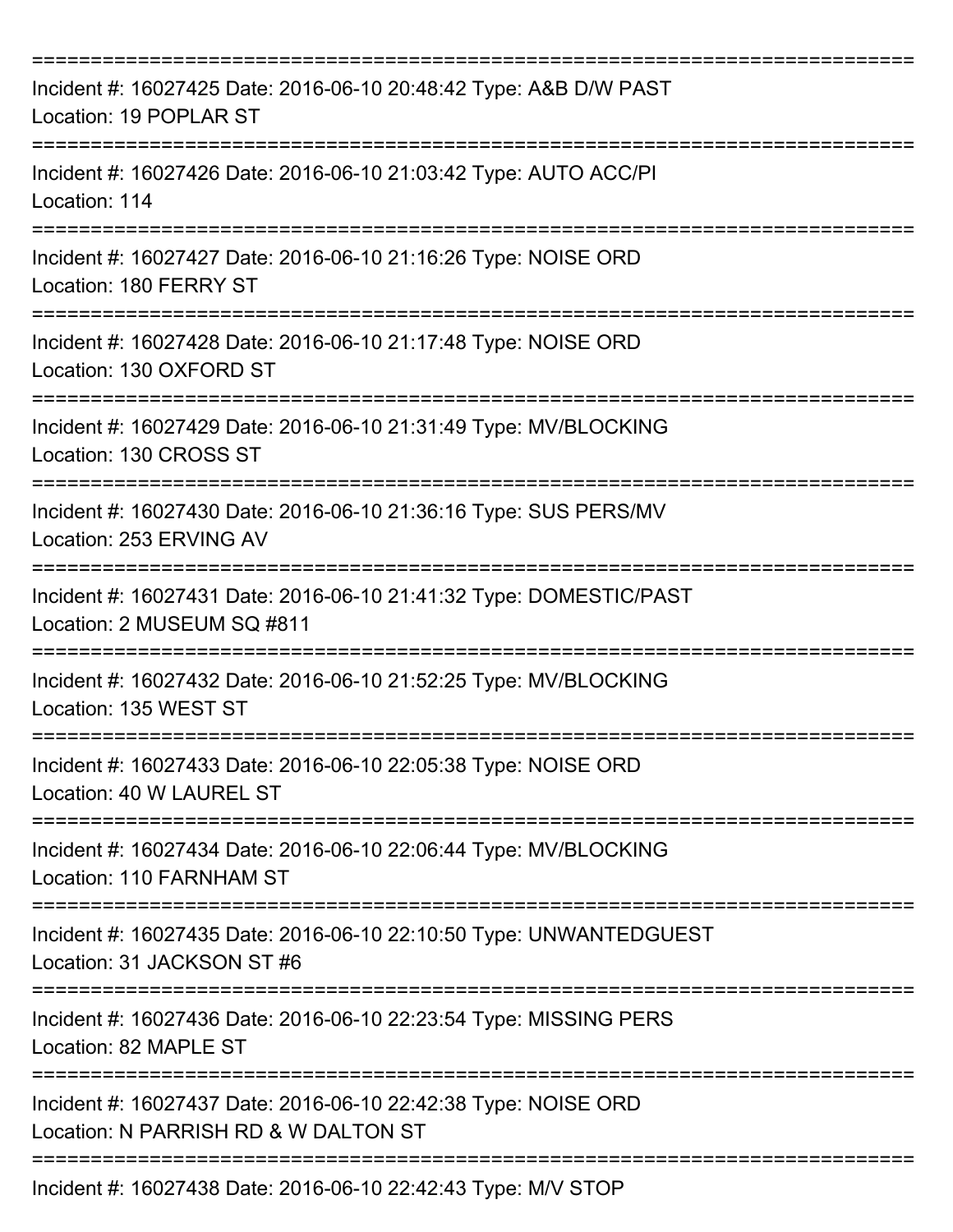| Incident #: 16027439 Date: 2016-06-10 22:45:33 Type: NOISE ORD<br>Location: SARATOGA ST & STEARNS AV        |
|-------------------------------------------------------------------------------------------------------------|
| Incident #: 16027440 Date: 2016-06-10 22:48:24 Type: B&E/PROG<br>Location: 80 SUNRAY ST                     |
| Incident #: 16027441 Date: 2016-06-10 23:06:17 Type: NOISE ORD<br>Location: 61 CROSS ST                     |
| Incident #: 16027442 Date: 2016-06-10 23:09:03 Type: CK WELL BEING<br>Location: 49 JUNIPER ST FL 2          |
| Incident #: 16027443 Date: 2016-06-10 23:17:43 Type: M/V STOP<br>Location: ESSEX ST & NEWBURY ST            |
| Incident #: 16027444 Date: 2016-06-10 23:19:31 Type: M/V STOP<br>Location: MERRIMACK ST & S UNION ST        |
| Incident #: 16027445 Date: 2016-06-10 23:19:33 Type: NOISE ORD<br>Location: LOWELL ST & MILTON ST           |
| Incident #: 16027446 Date: 2016-06-10 23:20:56 Type: SUS PERS/MV<br>Location: 16 TENNEY ST                  |
| Incident #: 16027447 Date: 2016-06-10 23:21:55 Type: M/V STOP<br>Location: ALLSTON ST & HIGH ST             |
| ============<br>Incident #: 16027448 Date: 2016-06-10 23:23:32 Type: SUS PERS/MV<br>Location: 253 ERVING AV |
| Incident #: 16027449 Date: 2016-06-10 23:33:31 Type: M/V STOP<br><b>Location: CENTRAL BRIDGE</b>            |
| Incident #: 16027450 Date: 2016-06-10 23:44:58 Type: M/V STOP<br>Location: INMAN ST & S BROADWAY            |
| Incident #: 16027451 Date: 2016-06-10 23:45:48 Type: ASSSIT OTHER PD<br>Location: 252 S BROADWAY            |
| Incident #: 16027452 Date: 2016-06-10 23:51:47 Type: NOISE ORD                                              |